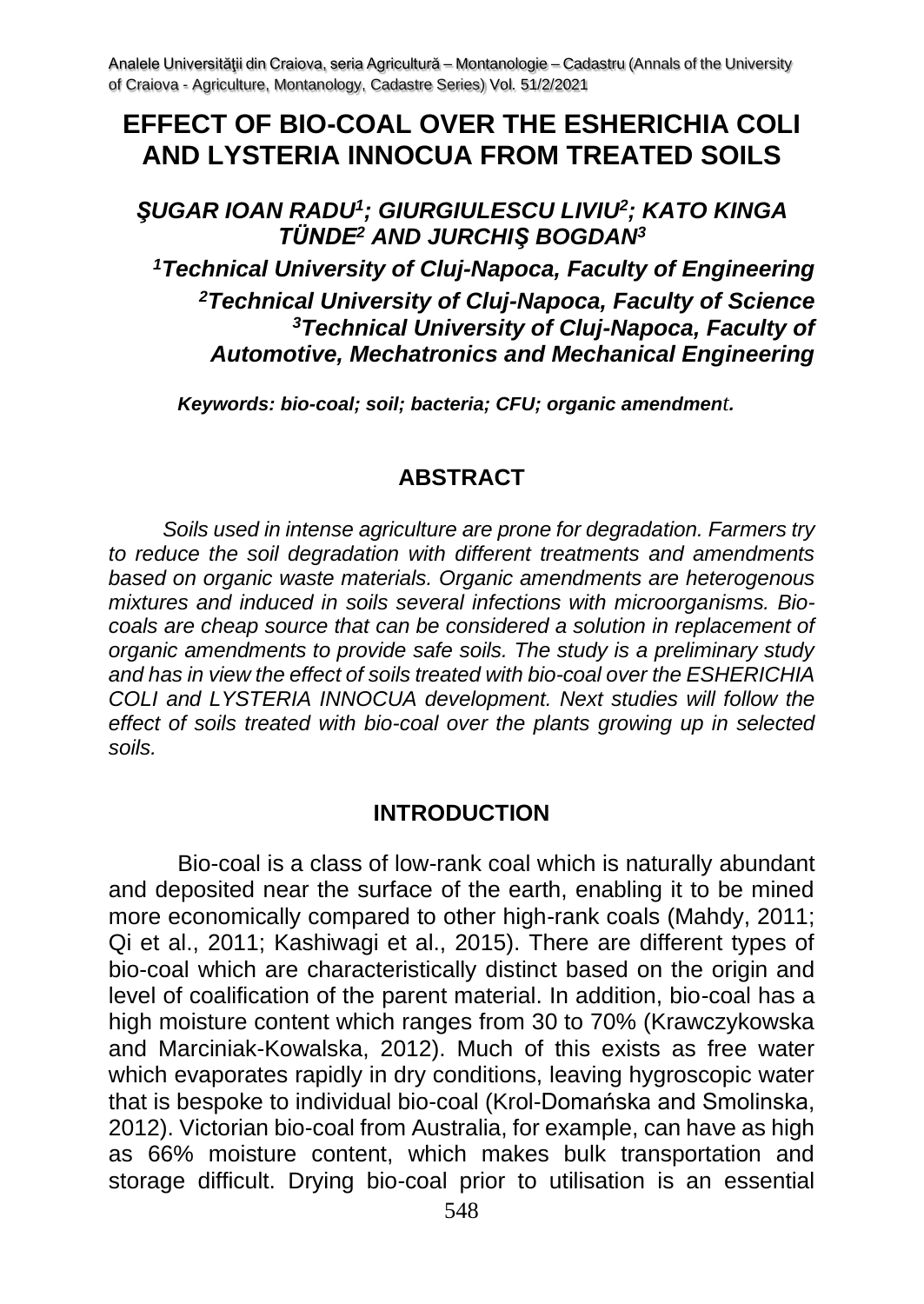Analele Universității din Craiova, seria Agricultură – Montanologie – Cadastru (Annals of the University of Craiova - Agriculture, Montanology, Cadastre Series) Vol. 51/2/2021

requirement to increase heat capacity, more especially as it was mainly used as fuel in power plants or raw material in the chemical industry until recently (Lu et al., 2019). There are high levels of organic compounds in bio-coal and this has drawn a lot of interest in its potential use as a soil amendment. The bio-coal has a high composition of humic (10–90% d.w.) and fulvic acids (Krol-Domańska and Smolinska, 2012; Saha et al., 2016; Anemana et al., 2019.



## **MATERIAL AND METHOD**

*Figure 1. Bio-coal production*

**Sample preparation of** *Escherichia coli* **and** *Listeria innocua***:** For the multiplication of the E-coli and Listeria culture we used a Tryptone Glucose Extract (TGE) liquid culture medium.Preparation of nutritional broth TGE Tripton 0.5%; Glucose 1%; Yeast extract 0.25%. Meassure the necessary quantities of weights, place them in a sterile stopper bottle, make up with distilled water, then sterilize the broth in autoclave. After the mixture has cooled, the inoculation stage with bacterial cultures follows. The inoculated broth was kept in the incubator for 24 hours , temperature 30 degrees Celsius.

The configuration of the experiment in terms of soil and bio-coal it was carried out according to the following table.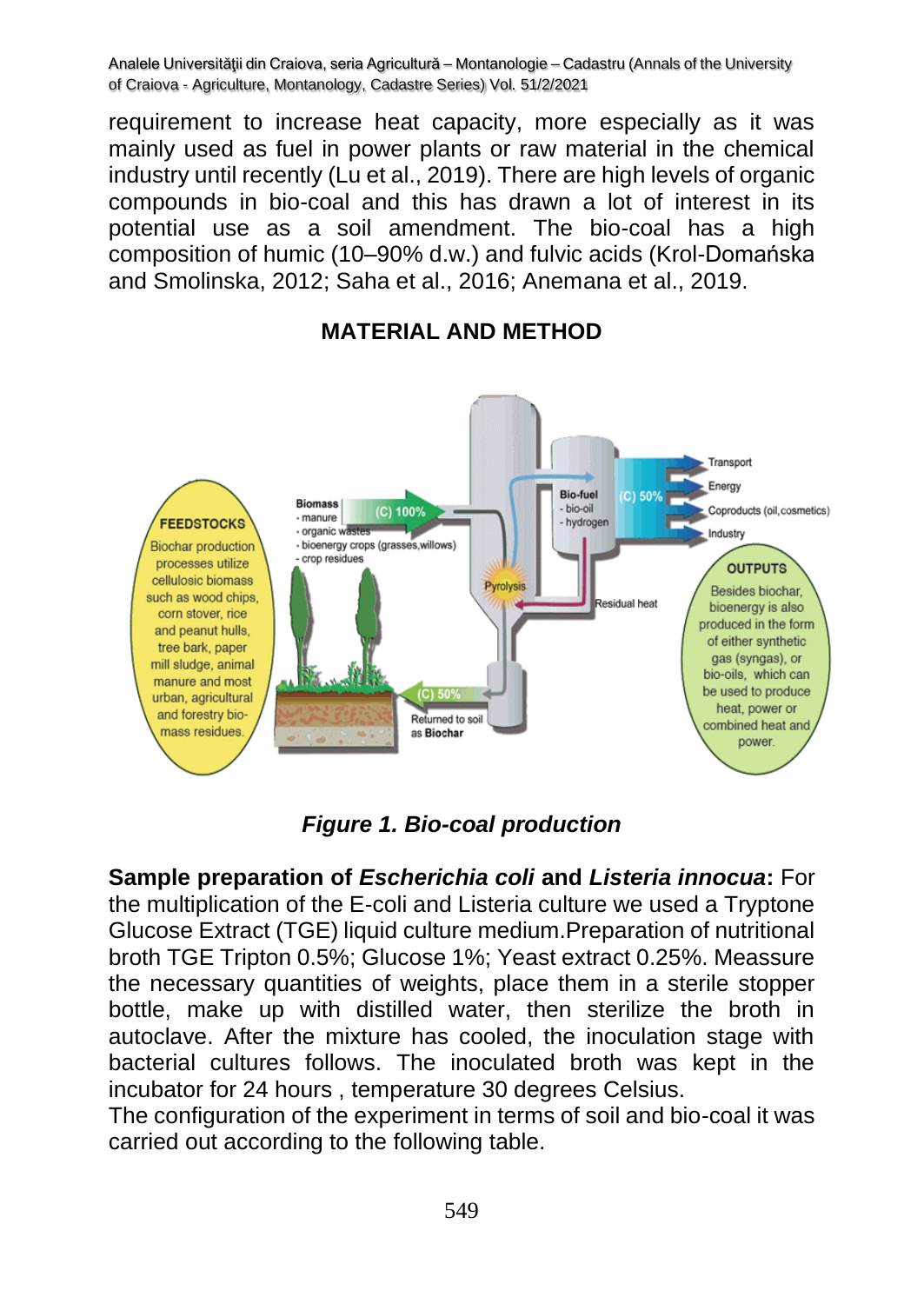*Table 1*

## **Experimental model**

| Experimental moder                                          |                                                                            |                                                          |                                                                            |                                                                        |                                                                      |
|-------------------------------------------------------------|----------------------------------------------------------------------------|----------------------------------------------------------|----------------------------------------------------------------------------|------------------------------------------------------------------------|----------------------------------------------------------------------|
|                                                             | Sample 1                                                                   | Sample<br>2                                              | Sample 3                                                                   | Sample 4                                                               | Sample 5                                                             |
| <b>Blank sample</b>                                         | 800 G OF<br><b>DRY SOIL</b>                                                | 800<br>G<br>OF DRY<br>SOIL                               | 800 G OF<br><b>DRY SOIL</b>                                                | 800 G OF<br><b>DRY SOIL</b>                                            | 800 G OF<br><b>DRY SOIL</b>                                          |
| with<br>Treatment<br><b>ESCHERICHIA</b><br>COLI             | 800 G OF<br><b>DRY SOIL</b>                                                | 800<br>G<br>OF DRY<br>SOIL                               | 800 G OF<br><b>DRY SOIL</b>                                                | 800 G OF<br><b>DRY SOIL</b>                                            | 800 G OF<br><b>DRY SOIL</b>                                          |
| Treatment with<br><b>LISTERIA</b><br><b>INNOCUA</b>         | 800 G OF<br><b>DRY SOIL</b>                                                | 800<br>G<br>OF DRY<br>SOIL                               | 800 G OF<br><b>DRY SOIL</b>                                                | 800 G OF<br><b>DRY SOIL</b>                                            | 800 G OF<br><b>DRY SOIL</b>                                          |
| Combined<br>treatment                                       | 800 G OF<br><b>DRY SOIL</b>                                                | 800<br>G<br>OF DRY<br>SOIL                               | 800 G OF<br><b>DRY SOIL</b>                                                | 800 G OF<br><b>DRY SOIL</b>                                            | 800 G OF<br><b>DRY SOIL</b>                                          |
| Sample Blank +<br>Bio-coal                                  | 720 G OF<br><b>DRY SOIL</b><br>80<br>G<br>$\ddot{}$<br>BIO-<br><b>COAL</b> | 720 G<br>OF DRY<br>SOIL<br>+ 80 G<br>BIO-<br><b>COAL</b> | 720 G OF<br><b>DRY SOIL</b><br>80<br>G<br>$\ddot{}$<br>BIO-<br><b>COAL</b> | 720 G OF<br><b>DRY SOIL</b><br>80<br>G<br>$+$<br>BIO-<br><b>COAL</b>   | 720 G OF<br><b>DRY SOIL</b><br>80<br>G<br>$+$<br>BIO-<br><b>COAL</b> |
| Treatment with E.<br>COLI + Bio-coal                        | 720 G OF<br><b>DRY</b><br>SOIL<br>80<br>G<br>$+$<br>BIO-<br>COAL           | 720 G<br>OF DRY<br>SOIL<br>$+80G$<br>BIO-<br>COAL        | 720 G OF<br>DRY SOIL<br>80<br>G<br>$+$<br>BIO-<br><b>COAL</b>              | 720 G OF<br>DRY SOIL<br>$+ 80$<br>G<br>BIO-<br><b>COAL</b>             | 720 G OF<br>DRY SOIL<br>$+ 80$<br>G<br>BIO-<br><b>COAL</b>           |
| Treatment with<br><b>LISTERIA</b><br>INNOCUA + Bio-<br>coal | 720 G OF<br><b>DRY</b><br>SOIL<br>$+80G$<br>BIO-<br>COAL                   | 720 G<br>OF DRY<br>SOIL<br>+ 80 G<br>BIO-<br><b>COAL</b> | 720 G OF<br><b>DRY SOIL</b><br>80<br>G<br>$+$<br>BIO-<br><b>COAL</b>       | 720 G OF<br><b>DRY SOIL</b><br>- 80<br>G<br>$+$<br>BIO-<br><b>COAL</b> | 720 G OF<br><b>DRY SOIL</b><br>80<br>G<br>$+$<br>BIO-<br><b>COAL</b> |
| Treatment with<br>COMBINAT +<br><b>BIO-COAL</b>             | 720 G OF<br><b>DRY</b><br>SOIL<br>+ 80 G<br>BIO-<br>COAL                   | 720 G<br>OF DRY<br>SOIL<br>+ 80 G<br>BIO-<br><b>COAL</b> | 720 G OF<br><b>DRY SOIL</b><br>80<br>G<br>$\ddot{}$<br>BIO-<br>COAL        | 720 G OF<br><b>DRY SOIL</b><br>80<br>G<br>$+$<br>BIO-<br><b>COAL</b>   | 720 G OF<br><b>DRY</b><br>$SOL + 80$<br>G BIO-<br><b>COAL</b>        |

**Preparation of soil samples:** take a few grams of soil from each container with the same composition (1-5 ,6-10, 11-15, ... 36-40), homogenize, and place in a sampling bag.

**Preparation of culture media**: For Escherichia coli we chose the Harlequinn culture medium (HAL008), which is a selective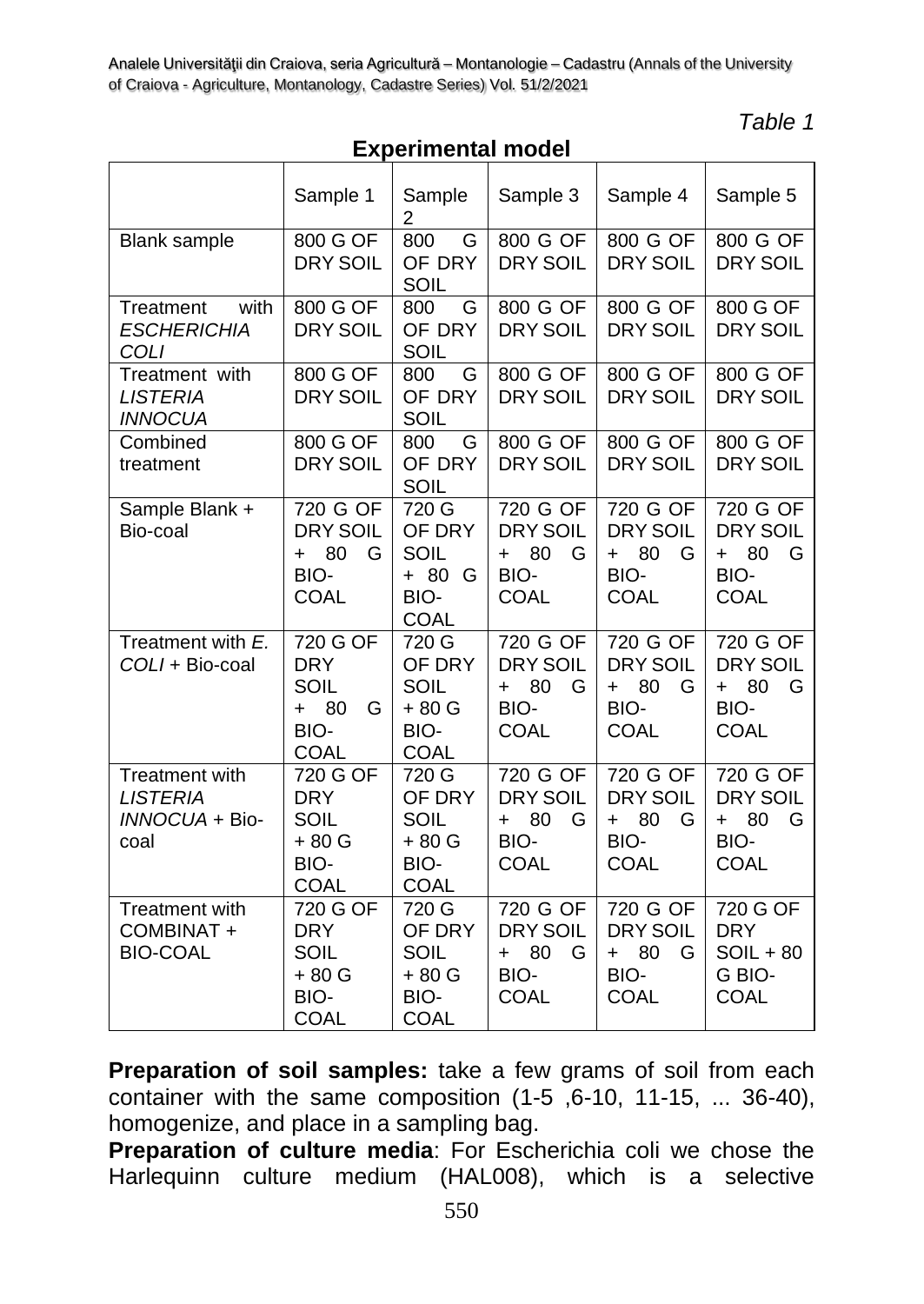Analele Universităţii din Craiova, seria Agricultură – Montanologie – Cadastru (Annals of the University of Craiova - Agriculture, Montanology, Cadastre Series) Vol. 51/2/2021

environment. Composition: Tripton 2%; Bile salts 0.15%; Xglucoronide 0,0075 %; Magenta-beta-galactose 0,01 %; Agar 1.5% For the preparation of the nutrient medium we weighed 36.6 grams of dry medium , dissolved in 1 L of distilled water , after which we sterilized in the autoclave 15 min, 121 degrees Celsius .

To identify the Bacteria Listeria innocua we used Compass nutrient medium, of which we weighed 71.9 grams of dehydrated medium, dissolved in 1 L of distilled water, after which we sterilized in the autoclave 15 min, 121 degrees Celsius.

After cooling the environment I added 10 mL of "supplement ( BS071).

### **RESULTS AND DISCUSSIONS**

*Table 2*

|                                            | <b>HAL008</b> | <b>COMPASS</b>       |
|--------------------------------------------|---------------|----------------------|
| <b>Blank</b>                               | $2*10^2$      | 1.09*104             |
| Treatment with<br><b>ESCHERICHIA COLI</b>  | $1.6*109$     |                      |
| Treatment with<br>LISTERIA INNOCUA         |               | 1.19*10 <sup>5</sup> |
| Combined treatment                         | 8.39*109      | 1.39*107             |
| Blank + Bio-coal                           |               | $4.3*104$            |
| Treatment with E-COLI + Bio-coal           | $10.3*109$    |                      |
| Treatment with LISTERIA INNOCUA + Bio-coal |               | $5.5 * 107$          |
| Combined treatment + Bio-coal              | $9.8*108$     | $3.03*106$           |

**Soil sample in day** 7

Samples recorded after 7 days present a decrease of bacteria population in all the samples treated with bio-coal.

Presence of bio-coal in soil relieved an antiseptic effect over the microorganism contamination.

After 63 days the antiseptic role of bio-coal can be observed in tables 3 and 4. Soils with bio-coal present a low number of colonies forming units **CFU** than the samples without bio-coal.

The effect increases in time. In day 63 the **CFU** decrease in all samples treated with bio-coal.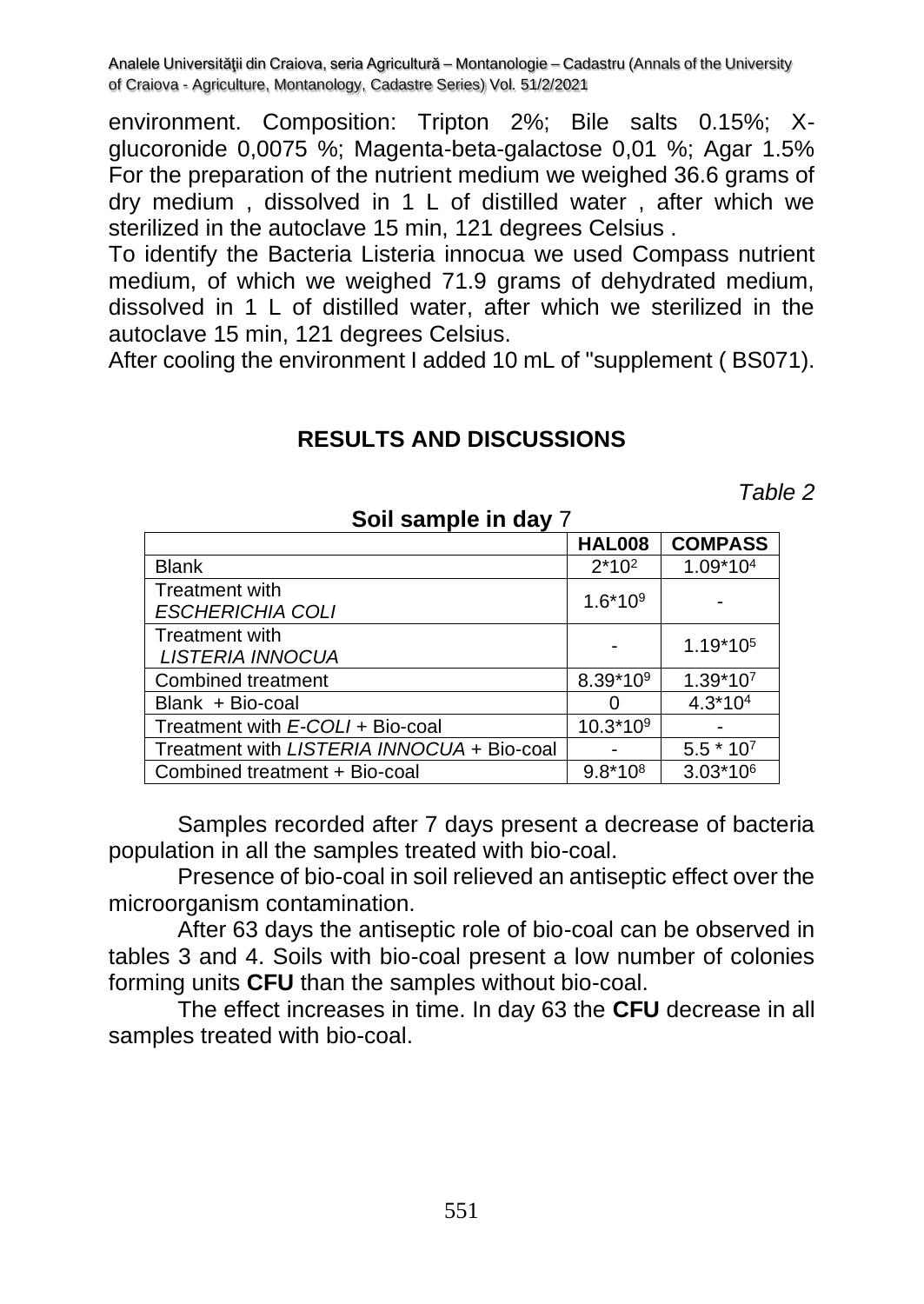| Table |  |
|-------|--|
|-------|--|

| Soil sample in day 63                      |                     |                |  |  |
|--------------------------------------------|---------------------|----------------|--|--|
|                                            | <b>HAL008</b>       | <b>COMPASS</b> |  |  |
| <b>Blank</b>                               | $1*102$             | 4.12*104       |  |  |
| <b>Treatment with</b>                      | 8.5*10 <sup>5</sup> |                |  |  |
| <b>ESCHERICHIA COLI</b>                    |                     |                |  |  |
| <b>Treatment with</b>                      |                     | $1.6*104$      |  |  |
| <b>LISTERIA INNOCUA</b>                    |                     |                |  |  |
| Combined treatment                         | 4.9*10 <sup>5</sup> | $2*105$        |  |  |
| Blank + Bio-coal                           |                     | $3*104$        |  |  |
| Treatment with E-COLI + Bio-coal           | $7*104$             |                |  |  |
| Treatment with LISTERIA INNOCUA + Bio-coal |                     | $2.9 * 105$    |  |  |
| Combined treatment + Bio-coal              | $2.9*104$           | $1.5*104$      |  |  |

*Table 4*

#### **Total number of colonies forming units**

| <b>CFU</b>                             | Day 7         | Day 63       |
|----------------------------------------|---------------|--------------|
| Blank + Bio-coal + Listeria            | 43000         | 30000        |
| Blank+ Bio-coal+E-Coli                 |               | $\mathbf{0}$ |
| Blank+E-Coli                           | 200           | 100          |
| Blank + Listeria                       | 10900         | 41200        |
| Combined treatment + Bio-coal+E-Coli   | 9800000000    | 29000        |
| Combined treatment + Bio-coal+Listeria | 3030000       | 15000        |
| Combined treatment +E-Coli             | 839000000000  | 490000       |
| Combined treatment + Listeria          | 13900000      | 200000       |
| <b>Treatment E-Coli</b>                | 1600000000    | 850000       |
| Treatment E-Coli + Bio-coal            | 103000000000  | 70000        |
| <b>Treatment Listeria</b>              | 119000        | 16000        |
| Treatment Listeria + Bio-coal          | 55000000      | 290000       |
| TOTAL                                  | 2134210310000 | 2031300      |

In samples with combined treatment decrease of bacteria is significant that in samples without treatment.

## **CONCLUSIONS**

The positive effect of bio-coal on soil and plants can be proved by the fact that the samples enriched with bio-coal evolved much faster, they were much more resistant, there was no need for replanting, as in the case of samples planted in the soil.

 The soil's capacity to retain water has increased significantly in the case of bio-coal containers, positively influencing the growth of plants, due to their constant humidity, their weight did not show a significant